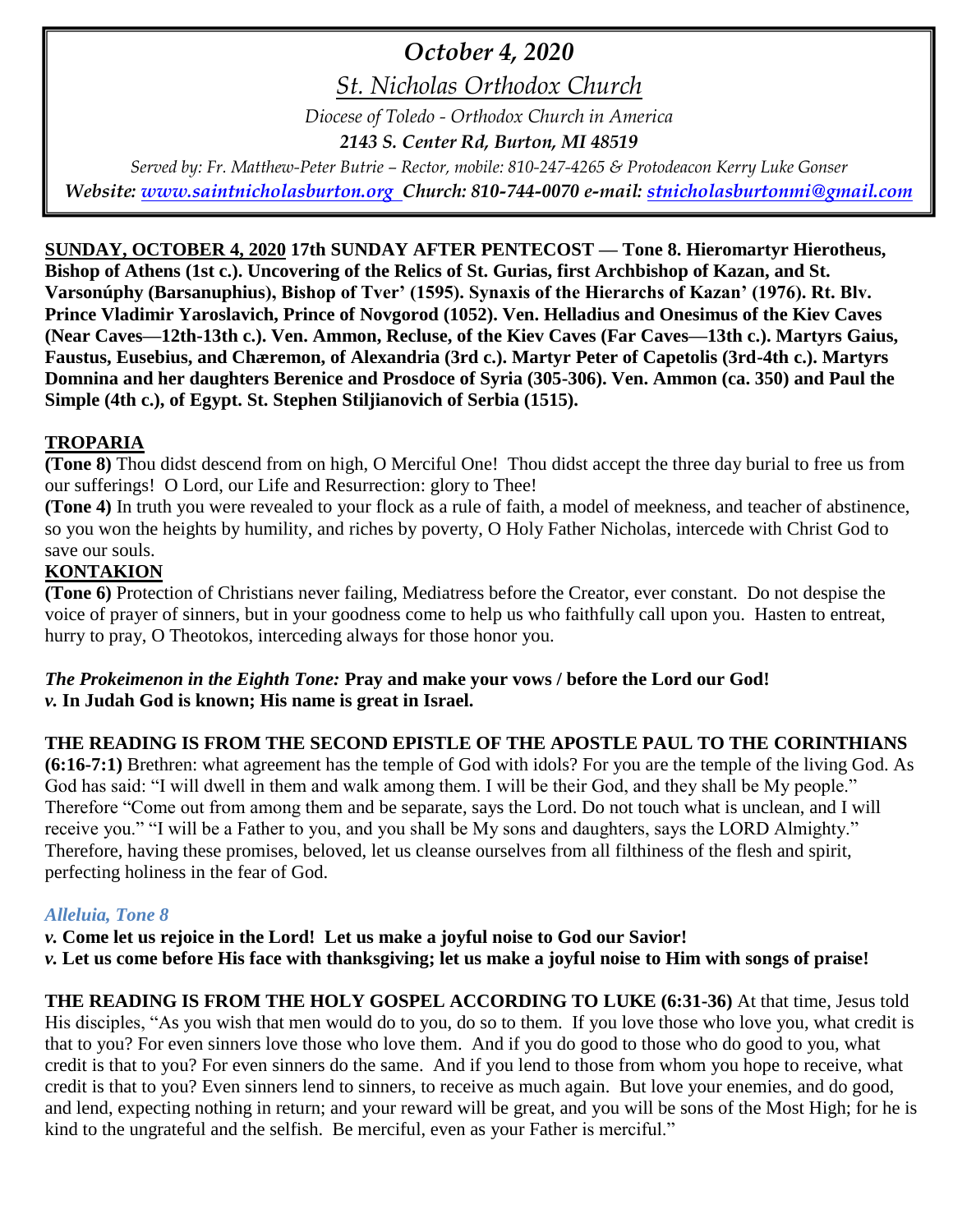#### **COMMUNION HYMN:**

Praise the Lord from the heavens! Praise Him in the highest! Alleluia, Alleluia, Alleluia!

**MARTYR DOMNINA AND HER DAUGHTERS (October 4)** Saint Domnina was a woman with two daughters named Verine (Saint John Chrysostom calls her Vernike, or Berenice) and Prosdoce. Leaving their home and family, they settled in Edessa on the plain of Mesopotamia. Berenice's father and her husband, who were pagans, took the women to Hieropolis in Syria. When the soldiers stopped to rest and eat, they became drunk with wine. Taking advantage of this opportunity, the women fled and were drowned in the river. According to Saint John Chrysostom (PG 50, 629-640), Domnina stood in the middle of the river and pulled her daughters under the water with her, for she was afraid that the soldiers were going to rape them. Saint John praises Domnina for her courage, and Berenice and Prosdoce for their obedience. [oca.org](https://www.oca.org/saints/lives/2020/10/04/102862-martyr-domnina-with-her-daughters-of-syria)

#### **The holy Gospel according to Luke 24:36-53 (6th Matins Gospel)**

Now as they said these things, Jesus Himself stood in the midst of them, and said to them, "Peace to you." But they were terrified and frightened, and supposed they had seen a spirit. And He said to them, "Why are you troubled? And why do doubts arise in your hearts? Behold My hands and My feet, that it is I Myself. Handle Me and see, for a spirit does not have flesh and bones as you see I have. When He had said this, He showed them His hands and His feet. But

while they still did not believe for joy, and marveled, He said to them, "Have you any food here?" So they gave Him a piece of a broiled fish and some honeycomb. And He took it and ate in their presence. Then He said to them, "These are the words which I spoke to you while I was still with you, that all things must be fulfilled which were written in the Law of Moses and the Prophets and the Psalms concerning Me." And He opened their understanding, that they might comprehend the Scriptures. Then He said to them, "Thus it is written, and thus it was necessary for the Christ to suffer and to rise from the dead the third day, and that repentance and remission of sins should be preached in His name to all nations, beginning at Jerusalem. And you are witnesses of these things. Behold, I send the Promise of My Father upon you; but tarry in the city of Jerusalem until you are endued with power from on high. And He led them out as far as Bethany, and He lifted up His hands and blessed them. Now it came to pass, while He blessed them, that He was parted from them and carried up into heaven. And they worshiped Him, and returned to Jerusalem with great joy, and were continually in the temple praising and blessing God. Amen.

October 4, 2020

ခရွို့လ ခရွို့လ ခရွို့လ ခရွို့လ ခရွို့လ ခရွို့လ ခရွို့လ ခရွို့လ ခရွို့လ ခရွို့လ ခရွို့လ ခရွို့လ ခရွို့လ ခရွို့လ

**CANDLE INTENTIONS FOR THE HEALTH AND BLESSINGS OF**  Madeline for health  $\&$  healing. Her body is rejecting transplanted lungs. Lucy Hogg Mina Papas, Bakousidis & Murphy family Lena Bakousidis Sarah Neely Happy Birthday Oct 9<sup>th</sup>. Health & blessings Baba Fr. Tom, Fr. Don, Fr. Paul, Fr. Anthony, Fr. Robert, Aaron, Milica, Calvin, Larry, Angelo, Joan, Peggy, Bob, Angelo, Christine, Dorothy, Irene, Allen, Deborah, Luba, Kosta, Stojan, Mira, Bosa, Christopher, Allison, Jeanette, Kathryn, Joseph, Ted, Marlene, Gladys, all the parishioners of St. Nicholas, my family & friends. Joe Tome Special Intention Joe Tome

## **ETERNAL LIGHT AT THE ALTAR**

Mina Papas, Bakousidis & Murphy family Lena Bakousidis

# ခရွို့က ခရွိက သန္တို့က ခရွိက သန္တို့က သန္တို့က သန္တို့က သန္တို့က သန္တိုက သန္တိုက သန္တိုက သန္တိုက သန္တိုက

**Welcome to everyone joining us via our YouTube channel:** *[St Nicholas Orthodox Church Burton.](https://www.youtube.com/channel/UC59tV-Re443z-GCoETAUvfA)* If at the time of the divine services you cannot access the livestream, please check out [St. Mary Magdalene Church](https://www.youtube.com/channel/UClHAqZrWkXdYELujbbIslHg) or [St George](https://www.youtube.com/channel/UCpLWfxMIJK4uQOV41ekE6Wg/videos?view=2&flow=grid)  [Church](https://www.youtube.com/channel/UCpLWfxMIJK4uQOV41ekE6Wg/videos?view=2&flow=grid) or [Assumption Church](https://www.facebook.com/AssumptionGrandBlanc/) for their livestreams.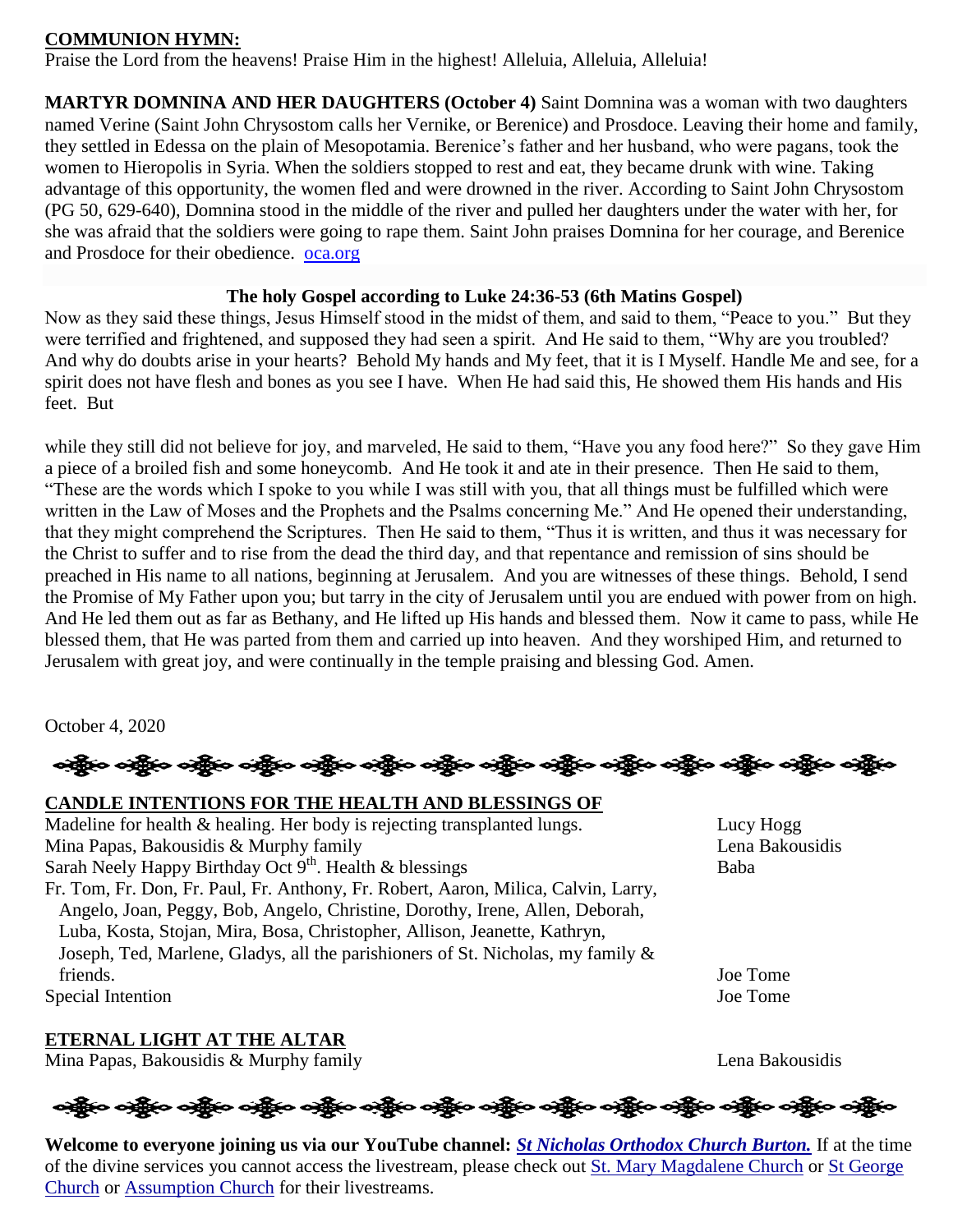**FACEMASKS AT WORSHIP** Archbishop Alexander has given his blessing to adhere to the "restaurant-style" wearing of masks for divine services which conforms to the governor's executive order. Masks must still be worn upon entering the church or fellowship hall and when moving about (coming up to Communion, veneration of the cross, leaving the church, etc.) but, once at your place in a pew or chair you *may* remove your mask. Masks must be worn on entering and leaving the church / fellowship and when moving around.

**ANGEL TREE** We will participate in the Angel Tree program again this year. **Please call or email the office as soon as possible** if you are interested and let us know how many children you would like to sponsor. Presently 24 children are scheduled to be sponsored and we look to reach 50 children sponsored. Christmas seems a long way off right now but we have to let Catholic Charities know how many children we will help this Christmas.

**ADULT EDUCATION CLASS** meets on Wednesdays after Liturgy at 11:15 am-12:15 am. In the book *Early Christian Fathers* the class will be begin *The Letter to Diognetus.*

**CANDLE INTENTION REQUESTS** can be emailed to the office at [stnicholasburtonmi@gmail.com](mailto:stnicholasburtonmi@gmail.com) or called in.

**OFFICE OPEN** Monday,Wednesday & Friday 9am -3 pm

#### **MAKE YOUR FAITHFUL GIVING EASY AND CONVENIENT WITH GIVELIFY**



You can donate to St. Nicholas with an app on your phone  $\&$  as always on our website by <https://saintnicholasburton.org/> Go to the website and on the home page click on the box **Give now with Givelify** which will walk you through the donation process; this is a secure site. **If you do not wish to donate online, you may write a check to St. Nicholas Orthodox Church and send it to the parish address: 2143 S Center Rd, Burton, MI 48519.**

**ROTATING SCHEDULE You will receive a phone call and an e-mail from the parish office notifying you of the Sunday Liturgy location you are scheduled to attend. The groups have been consolidated into two rather than three groups. Please arrive at least 10 minutes before Liturgy.**

#### **WHEN YOUR HOUSEHOLD WISHES TO BE ADDED TO THE ROTATION, PLEASE CALL OR E-MAIL THE PARISH OFFICE: 810-744-0070 or [stnicholasburtonmi@gmail.com](mailto:stnicholasburtonmi@gmail.com)**

# **KEEPING IN TOUCH WITH THOSE IN NURSING HOMES AND ASSISTED LIVING FACILITIES**

**To aid in your outreach, here is a listing of their addresses:**

| 3254 E. Midland Rd.                 | <b>Bay City, MI 48706</b>    |
|-------------------------------------|------------------------------|
| 2 Harbor Dr.                        | <b>St. Clair, MO 63077</b>   |
| 2360 Stonebridge Dr.                | <b>Flint, MI 48532</b>       |
| <b>Regency 1330 Grand Pointe Ct</b> | <b>Grand Blanc, MI 48439</b> |
| Serenity 11328 N Bray Rd            | <b>Clio, MI 48420</b>        |
|                                     |                              |

#### **Weekly schedule:**

**Tuesday, Oct 6** Fr. Matthew in Toledo **7 pm [OCA online church school](https://www.oca.org/ocs)**

#### **Wednesday, Oct 7**

| $9:30 \text{ am}$  | Divine Liturgy– streaming on our YouTube channel                                  |
|--------------------|-----------------------------------------------------------------------------------|
| $11:15 \text{ am}$ | Adult education in the fellowship hall (physical distancing and wearing of masks) |

| Saturday, Oct 10 |                                                         |
|------------------|---------------------------------------------------------|
| $5 \text{ pm}$   | <b>Great Vespers – streaming on our YouTube channel</b> |
|                  | Confessions after Vespers – other times by appointment  |